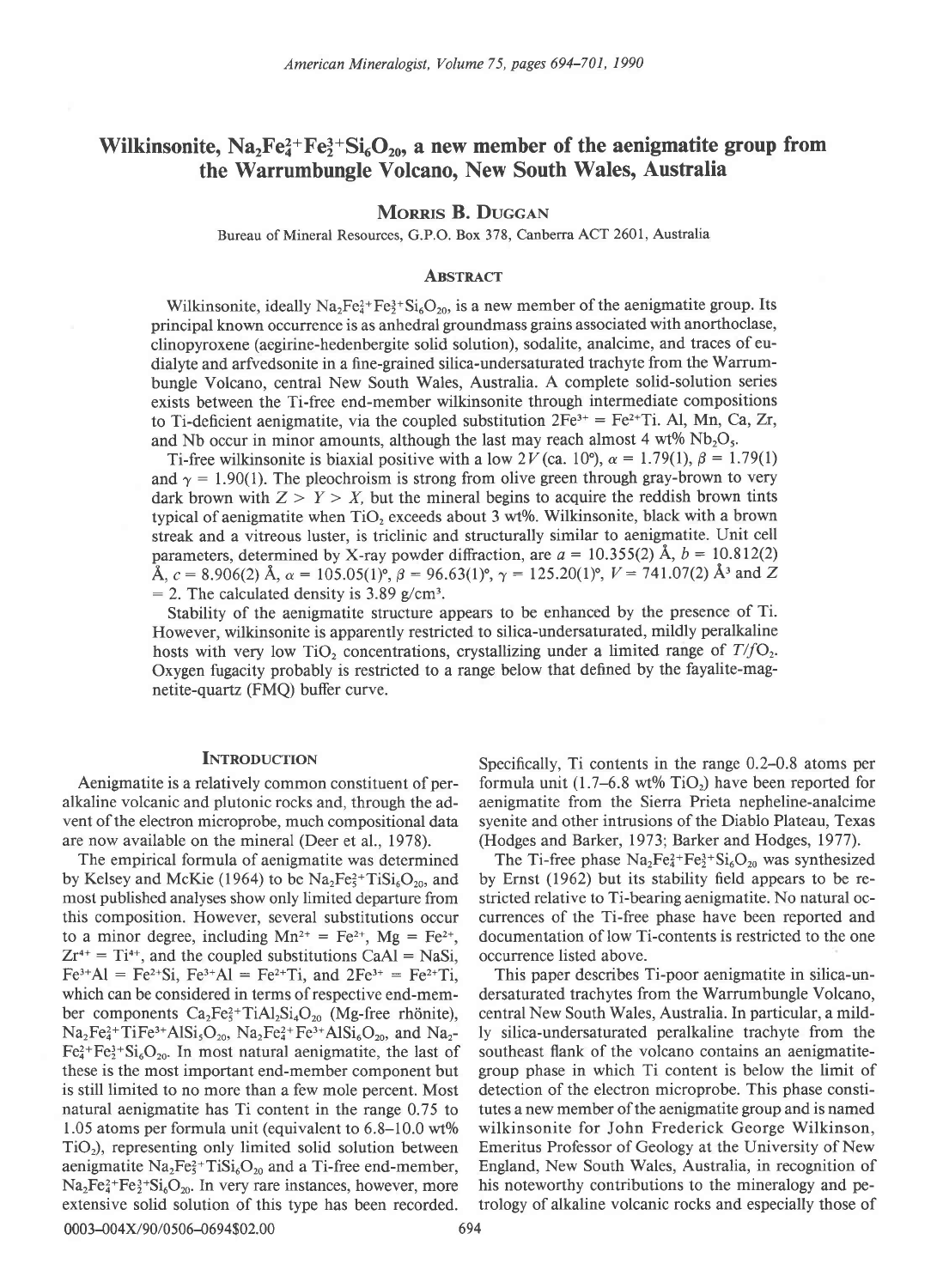| TABLE 1. Chemical analysis and CIPW norm of trachyte, Bingie |
|--------------------------------------------------------------|
| Grumble Mountain                                             |

|                                | Analysis | <b>CIPW Norm</b> |       |    |       |
|--------------------------------|----------|------------------|-------|----|-------|
|                                | Wt%      |                  | ppm   |    | Wt%   |
| SiO,                           | 58.87    | Ba               | $<$ 2 | Or | 27.72 |
| TiO <sub>2</sub>               | 0.04     | Rb               | 595   | Ab | 54.34 |
| AI <sub>2</sub> O <sub>3</sub> | 16.39    | Sr               | 107   | Ne | 2.08  |
| Fe <sub>2</sub> O <sub>3</sub> | 3.50     | Pb               | 50    | Ac | 1.44  |
| FeO                            | 1.90     | Th               | 84    | Di | 2.90  |
| MnO                            | 0.23     | U                | 22    | ΟI | 0.58  |
| MgO                            | 0.35     | Zr               | 3660  | Mt | 4.35  |
| CaO                            | 1.06     | Nb               | 575   | II | 0.08  |
| Na <sub>2</sub> O              | 7.07     | La               | 389   | Ap | 0.02  |
| K,O                            | 4.69     | Сe               | 775   | Ζc | 0.74  |
| $P_2O_5$                       | 0.01     | Υ                | 271   | Сc | 0.64  |
| $H2O+$                         | 1.81     | Ni               | $<$ 1 |    |       |
| $H2O-$                         | 1.42     | Cr               | 2     |    |       |
| CO.                            | 0.28     | Zn               | 900   |    |       |
| Total                          | 97.54    | Ga               | 90    |    |       |

Note: BMR specimen 83260100. Low total reflects unanalyzed CI present in sodalite.



Fig. 1. Simplified geological map of the Warrumbungle Volcano showing specimen localities. Specimen numbers refer to final three digits of BMR Collection number (Table 4).

the Tertiary province of eastern Australia, which includes the Warrumbungle Volcano.

The nongeneric name wilkinsonite has been chosen in preference to ferri-aenigmatite as previously applied to the equivalent hypothetical end-member component (Larsen, 1977; Grapes et al., 1979) because the nature of the available material does not permit quantitative determination of the concentration of Fe3\*, although charge balance and other considerations imply its presence. The name cossyrite has sometimes been applied to Fe3\*-bearing aenigmatite. However, it has also been used as a synonym for aenigmatite and resurrection of the name is inappropriate for the phase under discussion.

The mineral and the name have been approved by the Commission on New Minerals and Mineral Names of the International Mineralogical Association. Type material for wilkinsonite is housed in the Petrological Museum, Bureau of Mineral Resources, Canberra (catalogue number R29655; field number 83260100).

### **OCCURRENCE**

Located 350 km northwest of Sydney in central New South Wales, the Warrumbungle Volcano (Fig. l) is a deeply dissected Miocene shield complex approximately 55 km in diameter. The volcano erupted lavas that form alkaline rock types ranging from alkali basalt and hawaiite to peralkaline nepheline- and quartz-bearing trachyte and minor rhyolite. A detailed account of the mineralogy and petrology of the Warrumbungle Volcano will be published elsewhere (Duggan and Knutson, in preparation).

Except in the most Ti-poor hosts, aenigmatites in quartz-bearing trachytes and alkali rhyolites of the Warrumbungles display no unusual features, and their compositions compare closely with those of aenigmatite samples elsewhere. However, aenigmatite in the groundmass

of some silica-undersaturated trachytes has variably low Ti content. The lowest Ti content occurs in an aenigmatite-like mineral from fine-grained trachytes on the northern margin of a lava dome forming Bingie Grumble Mountain, a dome-shaped hill some 2 km in diameter and about 250 m high; the mountain is located l0 km southwest of the township of Coonabarabran (lat. 3l'18.9'S; long. 149"1 l.l'E) and lies some l8 km southeast of the deeply eroded center of the volcano. The sodalite-bearing trachyte has a highly evolved composition (Table l) with strong enrichment in Rb, Nb, Zr,Y, and REE, and depletion in Mg, Ba, Sr, and Ti. It consists of phenocrysts of anorthoclase (ave.  $Ab_{72}Or_{28}$  mol%) approximately 2 mm in length in a groundmass of anorthoclase (ave.  $Ab_{66}Or_{34}$  mol%), clinopyroxene (an aegirinehedenbergite solid solution,  $\text{Hd}_{71}\text{Ac}_{29}$  to  $\text{Hd}_{24}\text{Ac}_{76}$  mol%), nepheline, sodalite, wilkinsonite, traces of arfvedsonite and eudialyte, and rare minute grains of other unidentified Ca-Zr and REE-bearing phases. Other wilkinsonite-

TABLE 2. Composition of wilkinsonite

|                                | W <sub>t%</sub> | Range           | <b>STD</b> |
|--------------------------------|-----------------|-----------------|------------|
| SiO <sub>2</sub>               | 40.44           | 39.15-41.50     | 0.54       |
| TiO <sub>2</sub>               | 0.63            | $< 0.02 - 1.94$ | 0.66       |
| ZrO <sub>2</sub>               | 0.20            | $< 0.04 - 0.50$ | 0.20       |
| AI <sub>2</sub> O <sub>3</sub> | 0.66            | $0.03 - 0.85$   | 0.13       |
| FeO*                           | 45.98           | 43.97-47.86     | 1.27       |
| MnO                            | 1.25            | $1.04 - 1.37$   | 0.09       |
| MgO                            | 0.02            | $< 0.02 - 0.18$ | 0.04       |
| CaO                            | 0.16            | $0.08 - 0.24$   | 0.05       |
| Na,O                           | 7.23            | 7.06-7.35       | 0.09       |
| K,O                            | 0.05            | $0.02 - 0.09$   | 0.02       |
| Nb <sub>2</sub> O <sub>5</sub> | 1.64            | $< 0.04 - 3.72$ | 1.04       |
| Total                          | 98.26           |                 |            |

Nofe; Average of 22 microprobe analyses of nine grains in type specimen. STD is standard deviation.

. Total Fe expressed as FeO.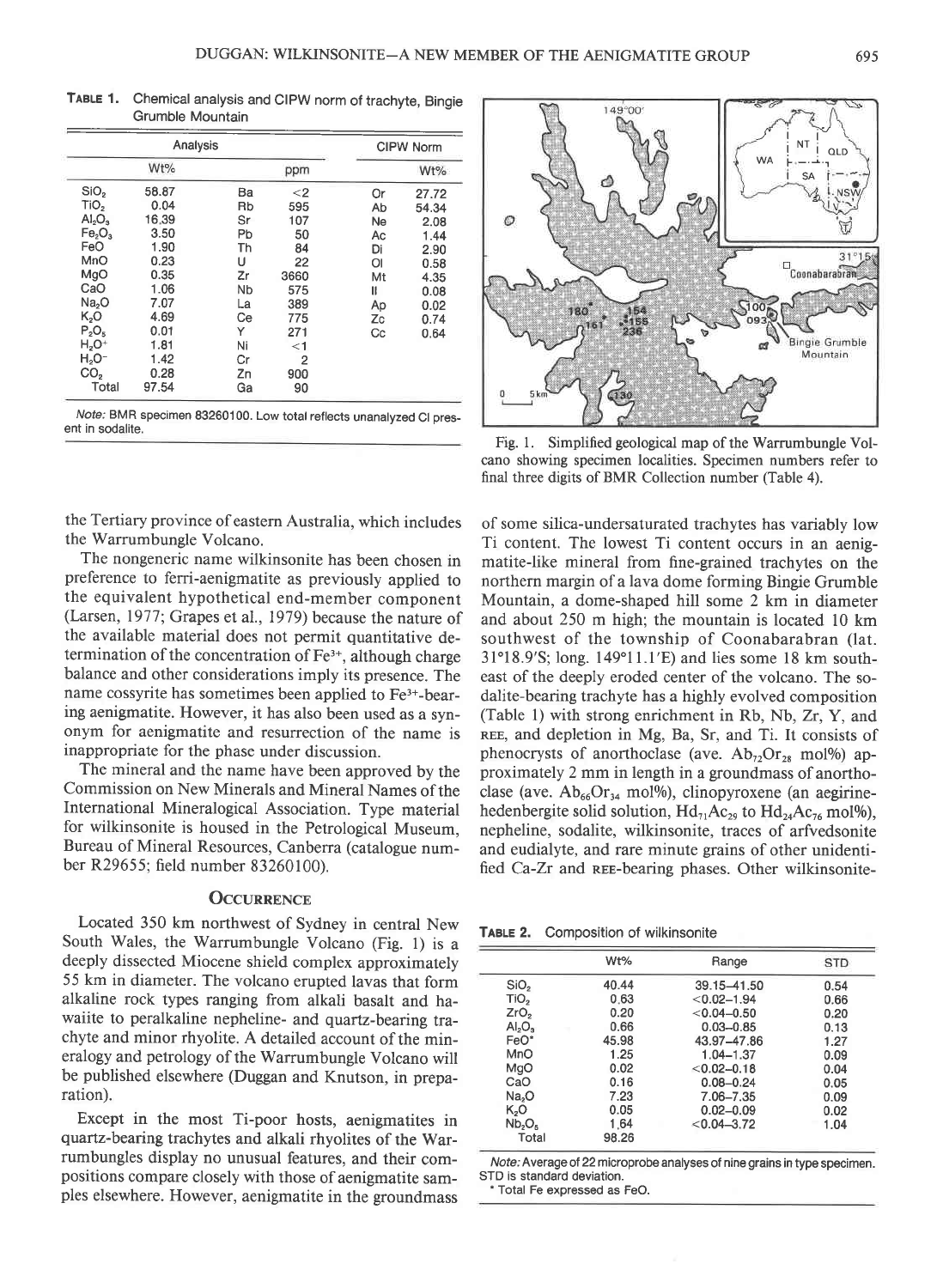|                                | 0100   | $\overline{2}$<br>0100   | 3<br>0100       | 4<br>0093                | 5<br>0130 | 6<br>0154                                   | $\overline{7}$<br>0161 | 8<br>0155 | 9<br>0236       | 10<br>0180 | 11<br>30423 |
|--------------------------------|--------|--------------------------|-----------------|--------------------------|-----------|---------------------------------------------|------------------------|-----------|-----------------|------------|-------------|
| SiO <sub>2</sub>               | 40.95  | 40.58                    | 39.15           | 38.97                    | 40.07     | 40.63                                       | 38.85                  | 39.81     | 40.01           | 40.87      | 41.30       |
| TiO <sub>2</sub>               | < 0.02 | < 0.02                   | 1.68            | 1.26                     | 1.50      | 1.73                                        | 4.01                   | 3.38      | 6.40            | 6.75       | 1.68        |
| ZrO <sub>2</sub>               | < 0.04 | 0.52                     | 0.17            | 0.57                     | 0.34      | 0.49                                        | 0.17                   | 0.11      | 0.24            | 0.12       | 0.42        |
| Al <sub>2</sub> O <sub>3</sub> | 0.42   | 0.76                     | 0.81            | 1.49                     | 0.91      | 0.69                                        | 0.98                   | 0.30      | 0.58            | 0.28       | 0.57        |
| FeO*                           | 47.80  | 46.42                    | 44.20           | 45.40                    | 45.98     | 45.35                                       | 45.57                  | 44.10     | 43.08           | 41.53      | 43.24       |
| MnO                            | 1.04   | 1.26                     | 1.32            | 1.20                     | 1.20      | 1.18                                        | 0.84                   | 1.64      | 1.00            | 1.56       | 1.35        |
| MgO                            | 0.02   | < 0.02                   | < 0.02          | < 0.02                   | 0.03      | 0.08                                        | 0.08                   | 0.08      | < 0.02          | 0.05       | 0.18        |
| CaO                            | 0.08   | 0.21                     | 0.16            | 0.40                     | 0.40      | 0.29                                        | 0.42                   | 0.25      | 0.75            | 0.08       | 0.18        |
| Na <sub>2</sub> O              | 7.30   | 7.27                     | 7.13            | 6.95                     | 7.15      | 7.12                                        | 7.14                   | 7.08      | 6.82            | 7.26       | 7.22        |
| K,O                            | 0.05   | 0.09                     | 0.06            | < 0.02                   | 0.07      | < 0.02                                      | 0.02                   | 0.02      | 0.06            | < 0.02     | 0.08        |
| Nb <sub>2</sub> O <sub>5</sub> | 0.06   | 1.11                     | 3.72            | 1.81                     | 0.75      | 0.71                                        | 0.28                   | 0.42      | 0.49            | 0.26       | 1.32        |
| Total                          | 97.22  | 98.24                    | 98.40           | 98.05                    | 98.40     | 98.27                                       | 98.33                  | 97.19     | 99.43           | 98.76      | 97.54       |
| $Fe2O3**$                      | 19.40  | 17.15                    | 11.41           | 14.44                    | 15.94     | 13.79                                       | 14.85                  | 12.98     | 6.73            | 5.72       | 11.04       |
| FeO**                          | 30.35  | 30.99                    | 33.93           | 32.40                    | 31.63     | 32.94                                       | 32.21                  | 32.42     | 37.02           | 36.38      | 33.31       |
| Total                          | 99.67  | 99.94                    | 99.54           | 99.49                    | 99.99     | 99.65                                       | 99.82                  | 98.49     | 100.10          | 99.33      | 98.65       |
|                                |        |                          |                 |                          |           | Cation proportions based on 20 oxygen atoms |                        |           |                 |            |             |
| Si                             | 5.931  | 5.884                    | 5.752           | 5.703                    | 5.803     | 5.847                                       | 5.637                  | 5.844     | 5.785           | 5.914      | 6.029       |
| Al                             | 0.072  | 0.130                    | 0.140           | 0.257                    | 0.155     | 0.118                                       | 0.168                  | 0.053     | 0.099           | 0.048      | 0.098       |
| Τì                             | —      | $\overline{\phantom{0}}$ | 0.186           | 0.139                    | 0.163     | 0.189                                       | 0.438                  | 0.373     | 0.696           | 0.735      | 0.184       |
| Żr                             |        | 0.037                    | 0.012           | 0.041                    | 0.024     | 0.035                                       | 0.012                  | 0.008     | 0.017           | 0.008      | 0.030       |
| $Fe3+$                         | 2.114  | 1.871                    | 1.261           | 1.591                    | 1.738     | 1.506                                       | 1.622                  | 1.433     | 0.732           | 0.623      | 1.213       |
| $Fe2+$                         | 3.676  | 3.758                    | 4.170           | 3.966                    | 3.831     | 3.999                                       | 3.909                  | 3.980     | 4.477           | 4.403      | 4.066       |
| Mn                             | 0.128  | 0.155                    | 0.164           | 0.149                    | 0.147     | 0.145                                       | 0.103                  | 0.205     | 0.122           | 0.191      | 0.167       |
| Mg                             | 0.004  | $\overline{\phantom{0}}$ | $\qquad \qquad$ | $\overline{\phantom{m}}$ | 0.006     | 0.017                                       | 0.017                  | 0.019     | $\qquad \qquad$ | 0.011      | 0.039       |
| Ca                             | 0.012  | 0.033                    | 0.025           | 0.063                    | 0.062     | 0.045                                       | 0.065                  | 0.040     | 0.116           | 0.012      | 0.028       |
| Na                             | 2.050  | 2.044                    | 2.031           | 1.972                    | 2.008     | 2.004                                       | 2.009                  | 2.014     | 1.912           | 2.037      | 2.044       |
| Κ                              | 0.009  | 0.017                    | 0.011           |                          | 0.013     | $\overline{\phantom{a}}$                    | 0.004                  | 0.004     | 0.011           |            | 0.015       |
| Nb                             | 0.004  | 0.073                    | 0.247           | 0.120                    | 0.049     | 0.047                                       | 0.016                  | 0.028     | 0.032           | 0.017      | 0.087       |

TABLE 3. Analyses of wilkinsonite and aenigmatite

Note: Specimen numbers represent the final four digits of BMR Collection numbers (Table 4) except for 30423 (Otago University specimen from Logan Point Quarry, Dunedin, New zealand; analysis of host rock given in Price and Coombs, 1975).

Total Fe expressed as FeO.

\*\* Ferric and ferrous iron calculated assuming stoichiometry (14 cations and 20 oxygen atoms).

bearing trachytes lack sodalite and eudialyte but are otherwise petrographically and chemically similar to the Bingie Grumble rocks.

The wilkinsonite forms very small anhedral grains less than 50  $\mu$ m in diameter, closely associated with sodic pyroxene and enclosing abundant groundmass anorthoclase laths. Inclusion-free volumes of the mineral rarely if ever exceed 20  $\mu$ m in diameter. Although some alteration of rock is pervasive, the wilkinsonite is always unaltered.

# **CHEMISTRY**

The composition of wilkinsonite, as determined from 22 electron microprobe analyses of grains in the type specimen, is given in Table 2. This composition

yields the formula  $(Na_{2.04}Ca_{0.02}K_{0.01})_{\Sigma2.07}$   $(Fe_{3.90}^{2+}Mn_{0.15})_{\Sigma4.05}$ - $(Fe_{1.69}^{3+}Nb_{0.11}Ti_{0.07}Zr_{0.01})_{\Sigma1.88}(Si_{5.88}Al_{0.11})_{\Sigma5.99}O_{20}$ , with the ratio of Fe2\* to Fe3\* calculated assuming stoichiometry (14 cations and 20 oxygen atoms anhydrous). Some representative microprobe analyses of wilkinsonite and aenigmatite from Bingie Grumble Mountain and other localities in the Warrumbungle Mountains and in a phonolite from the Dunedin Volcano, New Zealand, are in Table 3. Details of host rocks and localities of analyzed aenigmatite and wilkinsonite are given in Table 4.

Analyses were obtained by wavelength-dispersive analysis on a Cameca Camebax Microbeam electron probe microanalyzer using an accelerating voltage of 15 kV, a beam current of about 30 nA, a take-off angle of 40° and zar corrections. Pure metals (Fe, Nb), syrtthetic phases

TABLE 4. Host rock and locality data for wilkinsonite and aenigmatite, Warrumbungle Volcano

| Spec. no. | Rock type          | Locality                | Grid reference* |
|-----------|--------------------|-------------------------|-----------------|
| 83260093  | Analcime trachyte  | Bingie Grumble Mountain | 8735-083324     |
| 83260100  | Sodalite trachyte  | Bingie Grumble Mountain | 8735-079333     |
| 83260130  | Nepheline trachyte | <b>Black Mountain</b>   | 8635-886202     |
| 84260154  | Trachyte           | The Breadknife          | 8635-898320     |
| 84260155  | Quartz trachyte    | Grand High Tops         | 8635-896316     |
| 84260161  | Trachyte           | <b>Bluff Mountain</b>   | 8635-881319     |
| 84260180  | Comendite          | Danu Saddle             | 8635-864335     |
| 86260236  | Quartz trachyte    | Crater Bluff            | 8635-897312     |

. Grid references tefer to Australian Map Grid, Zone 55, sheets 8635 (Tenandra) and 8735 (Coonabarabran).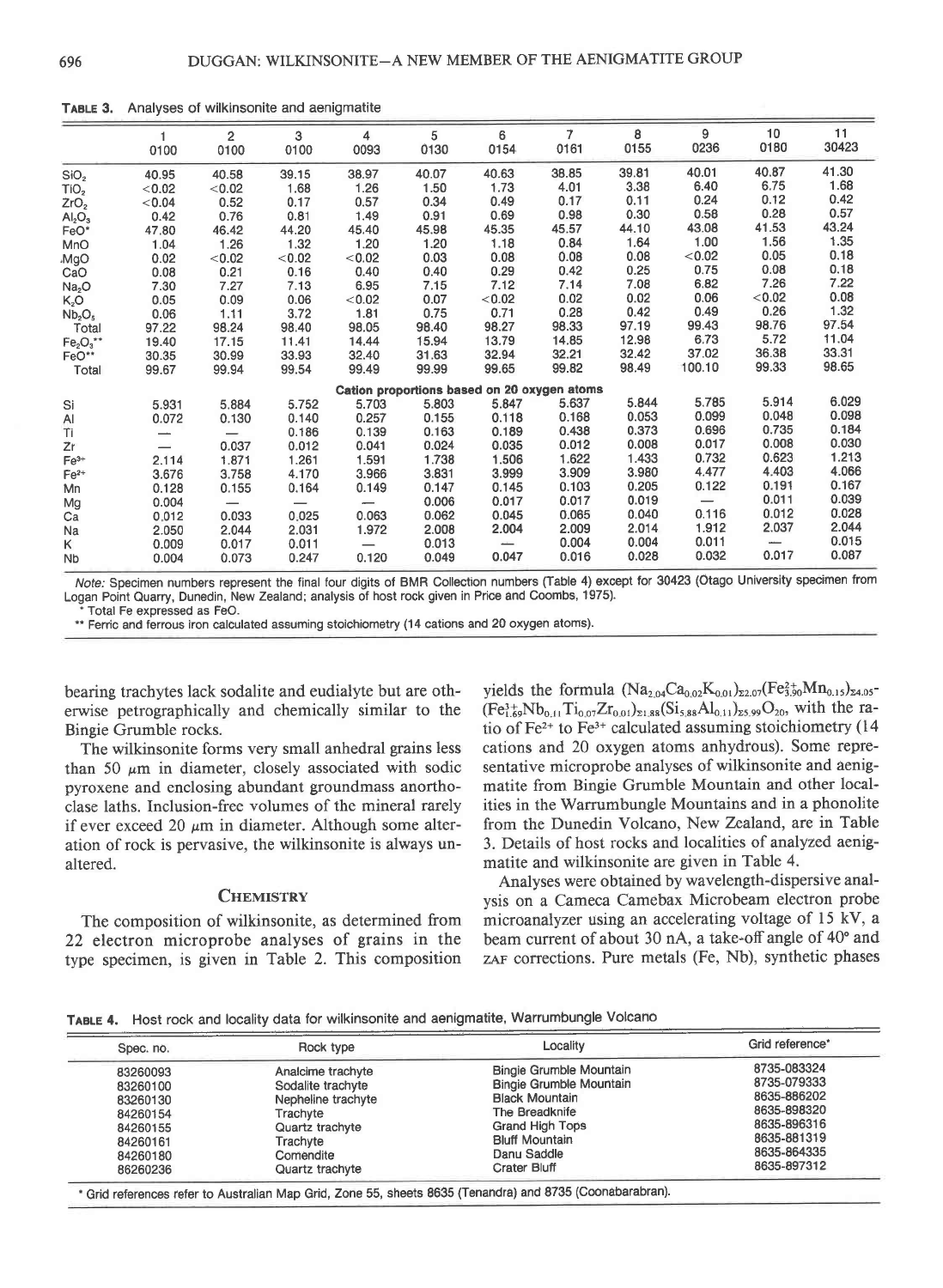

Fig. 2. Backscattered electron (BSE) and X-ray element distribution images (Fe,Ti,Nb) of a wilkinsonite crystal in sodalite trachyte 83260100. Scale bar is 10  $\mu$ m.

 $(CaAl<sub>2</sub>O<sub>4</sub>, CaSiO<sub>3</sub>, TiO<sub>2</sub>, ZrO<sub>2</sub>, MgO, MnO)$ , and natural anorthoclase were used as primary standards, with analytical accuracy monitored using a variety of natural minerals including pyroxene, garnet, plagioclase, and ilmenite as secondary standards.

Wilkinsonite in the fine-grained marginal rocks of Bingie Grumble Mountain typically has a Ti-bearing core (with up to 2.0 wt%  $TiO<sub>2</sub>$ ), with an anhedral rim that has very little, or is totally devoid of, Ti (Fig. 2). In other rocks from Bingie Grumble Mountain, wilkinsonite contains significantly more Ti  $(1.5-3.5 \text{ wt\% TiO}_2)$  but is similarly zoned.

There is an obvious antithetic relationship between the Ti and (Fe + Mn + Mg + Nb) contents of aenigmatite and wilkinsonite from Bingie Grumble Mountain and elsewhere in the Warrumbungle Volcano (Fig. 3). This relationship supports an interpretation (Hodges and Barker, 1973; Grapes et al., 1979; Larsen, 1977) that a decrease in Ti results from a coupled substitution of the type  $Fe^{2+} + Ti = 2Fe^{3+}$ , which defines solid solution be-

tween aenigmatite ( $Na<sub>2</sub>Fe<sub>5</sub><sup>2+</sup>TiSi<sub>6</sub>O<sub>20</sub>$ ) and Ti-free wilkinsonite ( $Na<sub>2</sub>Fe<sub>4</sub><sup>2+</sup>Fe<sub>2</sub><sup>3+</sup>Si<sub>6</sub>O<sub>20</sub>$ ). Departure from the join between these end-members reflects minor substitution of Ca, Al, Mn, and Mg combined with analytical uncertainties.

Most wilkinsonite analyses have  $(Si + Al) < 6.0$ . This suggests that a small amount of  $Fe<sup>3+</sup>$  is present in tetrahedral coordination, a feature noted in much aenigmatite (Larsen, 1977; Deer et al., 1978). Most analyses also have  $(Na + Ca) > 2.0$ ; Larsen (1977) has suggested that this may reflect a small systematic error introduced by the large zAF correction required for Na in the relatively heavy-element matrix of aenigmatite.

Irrespective of their Ti contents, the Warrumbungle aenigmatite and wilkinsonite contain minor Zr (up to 0.6 wt%  $ZrO<sub>2</sub>$ ).  $ZrO<sub>2</sub>$  abundances are significantly less than those of coexisting groundmass sodic pyroxene, which typically contains about 2 wt% and, in rare instances, up to 14 wt%  $ZrO<sub>2</sub>$  (Duggan, 1988). These data are consistent with the respective Zr partition coefficients for heden-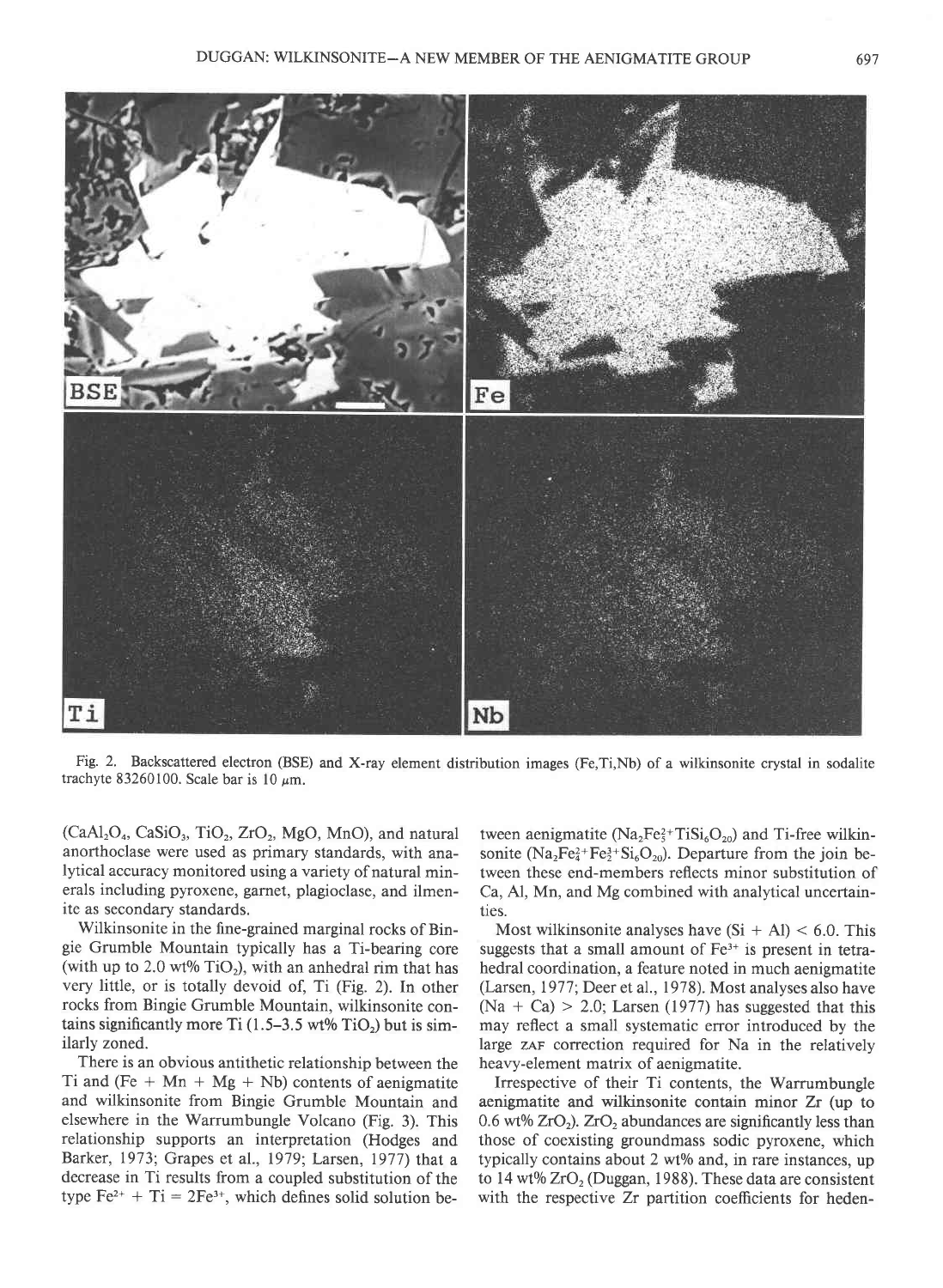TABLE 5. X-ray powder-diffraction data for wilkinsonite 1.0

| $I_{\rm obs}$ | $d_{\text{obs}}$                      | $d_{\text{calc}}$ | hkl             | $I_{obs}$ | $d_{\text{obs}}$ | $d_{\rm calc}$ | hkl         |
|---------------|---------------------------------------|-------------------|-----------------|-----------|------------------|----------------|-------------|
| 100           | 8.10                                  | 8.10              | 001             | 70        | 2.115            | 2.117          | 333         |
|               |                                       | 8.09              | 010             |           |                  | 2.115          | 204         |
| 20            | 7.41                                  | 7.40              | $01\bar{1}$     |           |                  | 2.115          | 251         |
| 20            | 6.38                                  | 6.35              | 111             | 30        | 2.070            | 2.070          | $4\bar{1}1$ |
| 30            | 4.82                                  | 4.83              | 011             | 20        | 2.005            | 2.005          | 250         |
| 10            | 4.39                                  | 4.40              | 012             |           |                  | 2.005          | 214         |
|               |                                       | 4.39              | 021             | 20        | 1.965            | 1.966          | 152         |
| 30            | 4.18                                  | 4.18              | 221             |           |                  | 1.966          | 520         |
|               |                                       | 4.17              | 20 <sup>†</sup> | 10        | 1.941            | 1.942          | 302         |
| 20            | 3.773                                 | 3.770             | 122             | 20        | 1.917            | 1.918          | 023         |
| 40            | 3.702                                 | 3.701             | 022             |           |                  | 1.917          | 032         |
| 20            | 3.474                                 | 3.475             | 230             | 20        | 1.734            | 1.733          | 215         |
|               |                                       | 3.473             | 212             | 10        | 1.683            | 1.683          | 354         |
| 10            | 3.221                                 | 3.221             | 12 <sup>1</sup> | 10        | 1.635            | 1.636          | $41\bar{4}$ |
| 100           | 3.149                                 | 3.150             | 012             |           |                  | 1.635          | 543         |
|               |                                       | 3.148             | 021             | 40        | 1.623            | 1.624          | 315         |
| 60            | 2.935                                 | 2.937             | 031             |           |                  | 1.622          | 045         |
|               |                                       | 2.935             | 120             | 10        | 1.613            | 1.614          | 235         |
| 10            | 2.844                                 | 2.845             | 331             |           |                  | 1.613          | $\bar{3}15$ |
| 20            | 2.808                                 | 2.808             | <b>122</b>      | 20        | 1.589            | 1.590          | 163         |
| 30            | 2.750                                 | 2.749             | $3\bar{1}1$     |           |                  | 1.589          | 402         |
|               |                                       | 2.748             | 123             |           |                  | 1.588          | 361         |
| 80            | 2.696                                 | 2.697             | 030             | 10        | 1.551            | 1.551          | 623         |
|               |                                       | 2.696             | 241             | 20        | 1.511            | 1.512          | 643         |
|               |                                       | 2.695             | 203             |           |                  | 1.511          | 453         |
| 10            | 2.657                                 | 2.657             | 300             | 30        | 1.494            |                |             |
| 10            | 2.577                                 | 2.577             | 213             | 50        | 1.481            |                |             |
|               |                                       | 2.577             | 240             | 30        | 1.465            |                |             |
|               |                                       | 2.575             | 340             | 10        | 1.374            |                |             |
| 80            | 2.533                                 | 2.531             | 420             | 10        | 1.347            |                |             |
| < 10          | 2.457                                 | 2.459             | 142             | 20        | 1.333            |                |             |
|               |                                       | 2.458             | 202             | 10        | 1.325            |                |             |
|               |                                       | 2.456             | 211             | 10        | 1.223            |                |             |
| 10            | 2.418                                 | 2.417             | 022             | 10        | 1.210            |                |             |
| 20            | 2.338                                 | 2.340             | 440             |           |                  |                |             |
|               |                                       | 2.338             | 422             |           |                  |                |             |
| 20            | 3.304                                 | 2.305             | 301             |           |                  |                |             |
|               |                                       | 2.303             | 42 <sub>1</sub> |           |                  |                |             |
|               |                                       | 2.302             | 410             |           |                  |                |             |
|               | Note: Intensities visually estimated. |                   |                 |           |                  |                |             |
|               |                                       |                   |                 |           |                  |                |             |

bergite-matrix (0.71) and aenigmatite-matrix (0.10) for phenocrysts in a pantellerite from the island of Pantelleria (Kovalenko et a1., 1988).

A notable feature of the Warrumbungle aenigmatite and wilkinsonite is their relatively high Nb contents (Table 3). Almost all analyses show measurable Nb  $(>0.05$ wt%  $Nb_2O_5$ , and in extreme cases up to nearly 4 wt%  $Nb<sub>2</sub>O<sub>s</sub>$  is present. The average  $Nb<sub>2</sub>O<sub>s</sub>$  content determined from22 analyses of wilkinsonite from specimen 83260100 is  $1.64$  wt%, and that of  $102$  wilkinsonite and aenigmatite analyses from other samples is  $0.47$  wt%. There is no correlation between Nb and any gross chemical features of the host rocks such as, for example, the level of silica saturation. Rather, the high Nb contents appear to be a simple consequence of relatively high host-rock Nb concentrations (up to 600 ppm Nb), partitioning of Nb into wilkinsonite relative to coexisting silicate phases, and the absence of other potential Nb-bearing phases such as ilmenite or titanite. Concentration of Nb along with Ti in



Fig. 3. Ti vs. (Fe + Mn + Mg + Nb) in aenigmatite and wilkinsonite from the Warrumbungle Volcano. The straight line represents ideal solid solution between  $Na<sub>2</sub>Fe<sub>5</sub><sup>2+</sup>TiSi<sub>6</sub>O<sub>20</sub>$  and  $Na<sub>2</sub>Fe<sub>4</sub><sup>2+</sup>Fe<sub>2</sub><sup>3+</sup>Si<sub>6</sub>O<sub>20</sub>. Scatter from this line results from Fe<sup>3+</sup> in$ tetrahedral coordination, other ions in octahedral coordination, and analytical error. Crosses represent wilkinsonite from type specimen 83260100.

the earlier-formed cores of groundmass wilkinsonite (Fig. 2) suggests that the crystal-liquid partition coefficient  $(K_d)$ for this wilkinsonite-matrix pair is greater than unity. By contrast, Kovalenko et al. (1988) obtained an aenigmatite-matrix  $K_d$  of 0.79 for a pantellerite glass from the island of Pantelleria. Unless vacancies develop in the wilkinsonite structure, substitution of  $Nb<sup>5+</sup>$  is probably facilitated by a substitution relation of the type  $Fe<sub>2</sub><sup>2+</sup>Nb<sub>5+</sub>$  $= 3Fe^{3+}.$ 

The apparent rarity of other high-Nb aenigmatite samples may be as much a consequence of not analyzing for Nb in microprobe analyses as is the actual absence of Nb-bearing aenigmatite, although Larsen (1977) reports only 310-430 ppm Nb in aenigmatite from the Ilimaussaq intrusion, south Greenland. Small amounts of Nb have also been detected in other aenigmatite examined in the course of this study, including specimens from the Nandewar Volcano and the Mount Warning intrusive complex in northern New South Wales, the Peak Range Province, central Queensland, and the Dunedin Volcano, New Zealand (Table 3).

#### X-RAY DIFFRACTION DATA

Extremely fine grain size and intimate intergrowth with other phases preclude acquisition of single-crystal X-ray difraction data on wilkinsonite, and apparent overlap of values of magnetic susceptibility and density with those of clinopyroxene prevent concentration by conventional mineral-separation techniques. However, a minute but sufficient amount of wilkinsonite for X-ray powder-diffraction study was separated from specimen 83260100 by hand-picking of a  $38-53 \mu m$  fraction from a heavy concentrate ( $D > 3.3$  g/cm<sup>3</sup>). All grains were composite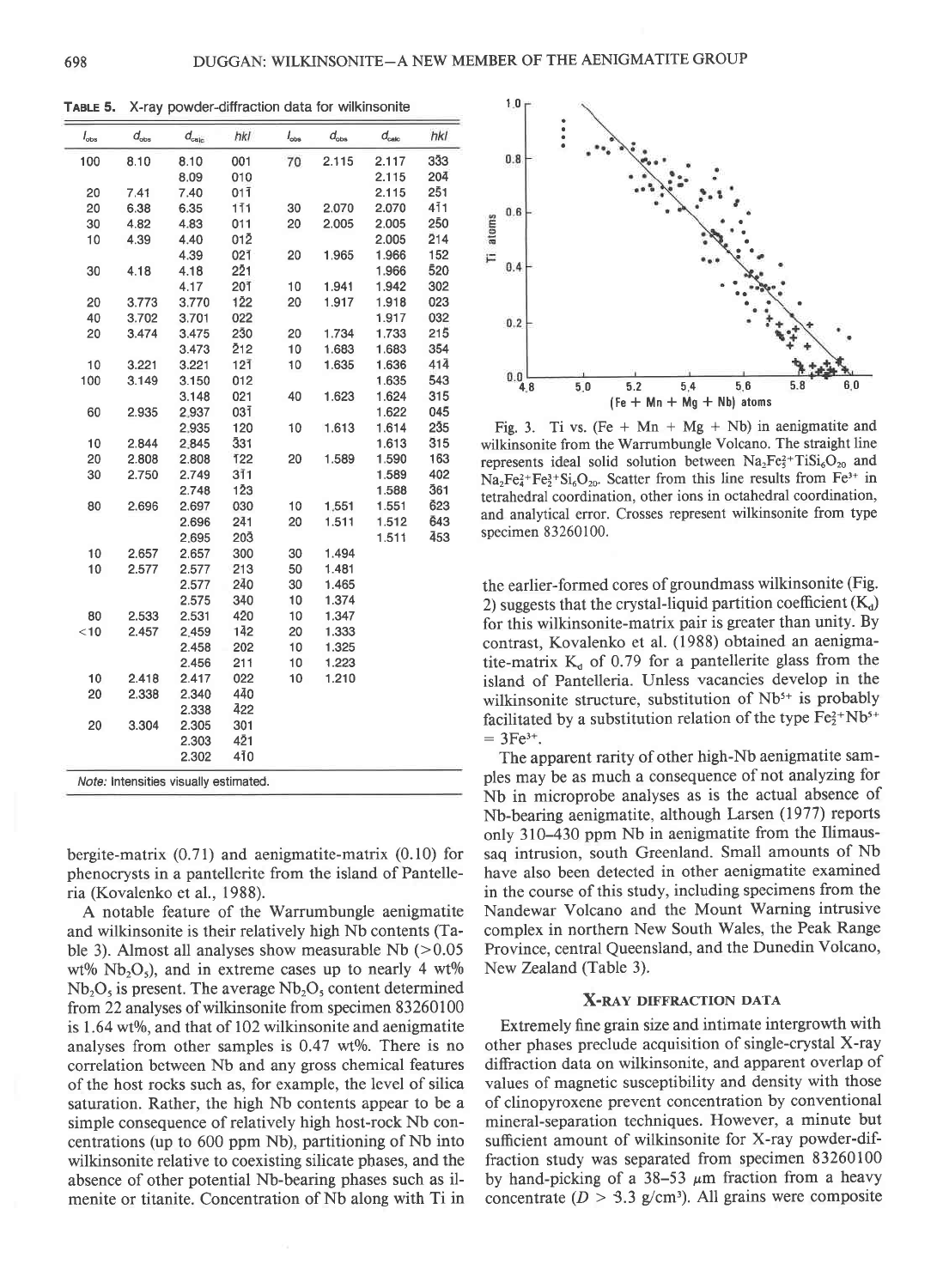(with adhering pyroxene, feldspar, or feldspathoids), but the purity was estimated to be at least 70%. The X-ray diffraction pattern of the concentrate was obtained using a 114.6-mm-diameter powder camera, Fe $K_{\alpha}$  radiation, and an exposure time of 36 hours, with Si as an internal standard. The powder diffraction pattern (Table 5) is essentially identical to that of synthetic and natural aenigmatite. It should be noted that the separate is a bulk sample of wilkinsonite from specimen 83260100 and, as such, is not the pure end-member but comprises a range of composition with up to about 2 wt% TiO, (average about 1 wt%  $TiO<sub>2</sub>$ ).

Cell dimensions (Table 6) were determined using the Appleman-Evans cell-refinement program as modified for microcomputer by Benoit (1987). All reflections were satisfactorily indexed within the chosen  $2\theta$  tolerance (0.05°) except for (111), which is outside the range ( $\Delta 2\theta = 0.092$ °). The cell parameters are very similar to those of natural aenigmatite (Kelsey and McKie, 1964) and synthetic aenigmatite (Thompson and Chisholm, 1969). This suggests that the dominant substitution  $Fe^{2+}Ti = 2Fe^{3+}$  has a minimal effect on cell dimensions. It may be that any decrease in unit-cell dimensions resulting from the smaller Fe3\* ion is partly compensated by the addition of minor  $Nb<sup>5+</sup>$  (0.69 Å) and of some tetrahedrally coordinated Fe3\* and Al. Alternatively, the cell parameters may be primarily dependent on the anion framework and therefore not sensitive to minor cation variations.

#### PHYSICAL AND OPTICAL PROPERTIES

Wilkinsonite is black with a brown streak and displays a vitreous luster and conchoidal fracture. It is very brittle with a Mohs' hardness of about 5. Small grain size and the ubiquitous presence of adhering feldspar and pyroxene prevent density determination. The calculated density is  $3.89$  g/cm<sup>3</sup>.

Intense absorption colors, strong dispersion, fine grain size, and intergrowth with other minerals hinder precise measurement of refractive indices and 2V. Best available determinations ( $\lambda = 589$  nm) give  $\alpha = \beta = 1.79(1), \gamma =$ 1.90(1) with 2V positive and very small (<10°). These properties are similar to those of aenigmatite (Deer et al., 1978), although  $2V$  is significantly higher in that mineral  $(27-55)$ °).

Absorption is intense and the pleochroic scheme is only observable in minute grains or very thin wedges that overlap colorless, transparent minerals. In Ti-free portions of grains, absorption colors ( $X =$  olive green,  $Y =$ gray-brown,  $Z =$  dark brown) differ from those of aenigmatite, but closely match those of the Ti-free synthetic phase (olive drab to reddish brown: Ernst, 1962). Absorption colors change with increasing Ti content. Portions of grains with minor Ti (1–2 wt% TiO<sub>2</sub>) have  $X =$ gray-green to pale greenish brown,  $Y =$  gray-brown to brown, and  $Z = \text{very dark brown}$ , whereas grains with measured  $TiO<sub>2</sub>$  in excess of about 2–3 wt% assume colors transitional from the reddish brown to very dark brown absorption characteristic of aenigmatite.

#### TABLE 6. Cell parameters of wilkinsonite and aenigmatite

|              | Wilkinsonite<br>Bingie Grumble Mtn. | Aenigmatite*<br>(synthetic) | Aenigmatite**<br>Kola Peninsula |
|--------------|-------------------------------------|-----------------------------|---------------------------------|
| a(A)         | 10.355(2)                           | 10.35                       | 10.406                          |
| b(A)         | 10.812(2)                           | 10.81                       | 10.813                          |
| $C(\AA)$     | 8.906(2)                            | 8.94                        | 8.926                           |
| $\alpha$ (°) | 105.05(1)                           | 105.28                      | 104.93                          |
| $\beta$ (°)  | 96.63(1)                            | 96.25                       | 96.87                           |
| $\gamma$ (°) | 125.20(1)                           | 125.57                      | 125.32                          |
| $V(A^3)$     | 741.07(16)                          | 739.8                       | 744.5                           |

Note: Standard errors (in parentheses) refer to last digit.

- Synthetic aenigmatite parameters are taken from JCPDS file (22-1453) and based on the powder diffraction data of Thompson and Chisholm (1969).<br>\*\* Kelsey and McKie (1964).

#### **D***ISCUSSION*

# Site occupancy

It has already been emphasized that all published analyses of aenigmatite have Ti as an essential component of their empirical formula (Ti  $> 0.5$  atoms per formula unit). Moreover, there are no known examples of Ti significantly in excess of one atom per formula unit. For example, 14 aenigmatite analyses listed in Deer et al. (1978) have TiO<sub>2</sub> in the range  $6.8-10.2$  wt $%$  (ave. 8.67) and Ti in the range 0.73-1.10 atoms per formula unit (ave. 0.933), whereas some 52 analyses compiled from the literature (post-1970) and the author's unpublished data have  $TiO<sub>2</sub>$ in the range  $6.4$ -10.2 wt% (ave. 8.17) and Ti in the range 0.68-1.10 atoms per formula unit (ave. 0.882).

It is therefore suggested that one atom of Ti is an essential component of aenigmatite, as indicated by the formula  $Na<sub>2</sub>Fe<sub>3</sub><sup>2</sup>+TiSi<sub>6</sub>O<sub>20</sub>$ , and, further, that a particular octahedral site is favored by Ti over  $Fe<sup>2+</sup>$ . The structure and cation-site populations of aenigmatite were determined by Cannillo et al.  $(1971)$ , who showed that  $Fe^{2+}$ and Ti occupy seven octahedral sites  $[M(1)-M(7)]$ . The major proportion of Ti  $(54%)$  occupies the M(7) site. The remaining Ti is distributed among five of the other six sites with only  $M(4)$  containing more than 10% Ti. This is consistent with the smaller average interatomic distance of the M(7) site (1.99 Å) relative to M(1) to M(6)  $(2.10-2.16 \text{ Å})$ . Thus, although not exclusively confined to one octahedral site, The M(7) site is clearly the predominant location for Ti in aenigmatite, and substitution of Ti in the remaining octahedral sites is relatively limited. If the configurations of octahedral sites in aenigmatite and wilkinsonite are similar, it is probable that the smaller  $M(7)$  site will also be dominated by Fe<sup>3+</sup>. However, the coupled substitution  $2Fe^{3+} = Fe^{2+}Ti$  also entails a concomitant substitution of some  $Fe<sup>3+</sup>$  into the  $Fe<sup>2+</sup>$ dominated  $M(1)$ – $M(6)$  sites.

#### Conditions of formation

As already noted, recorded instances of very low Ti contents in aenigmatite are very rare. Aenigmatite with Ti less than one atom per formula unit (two atoms per unit cell) is known (Yagi and Souther, 1974; Larsen, 1977;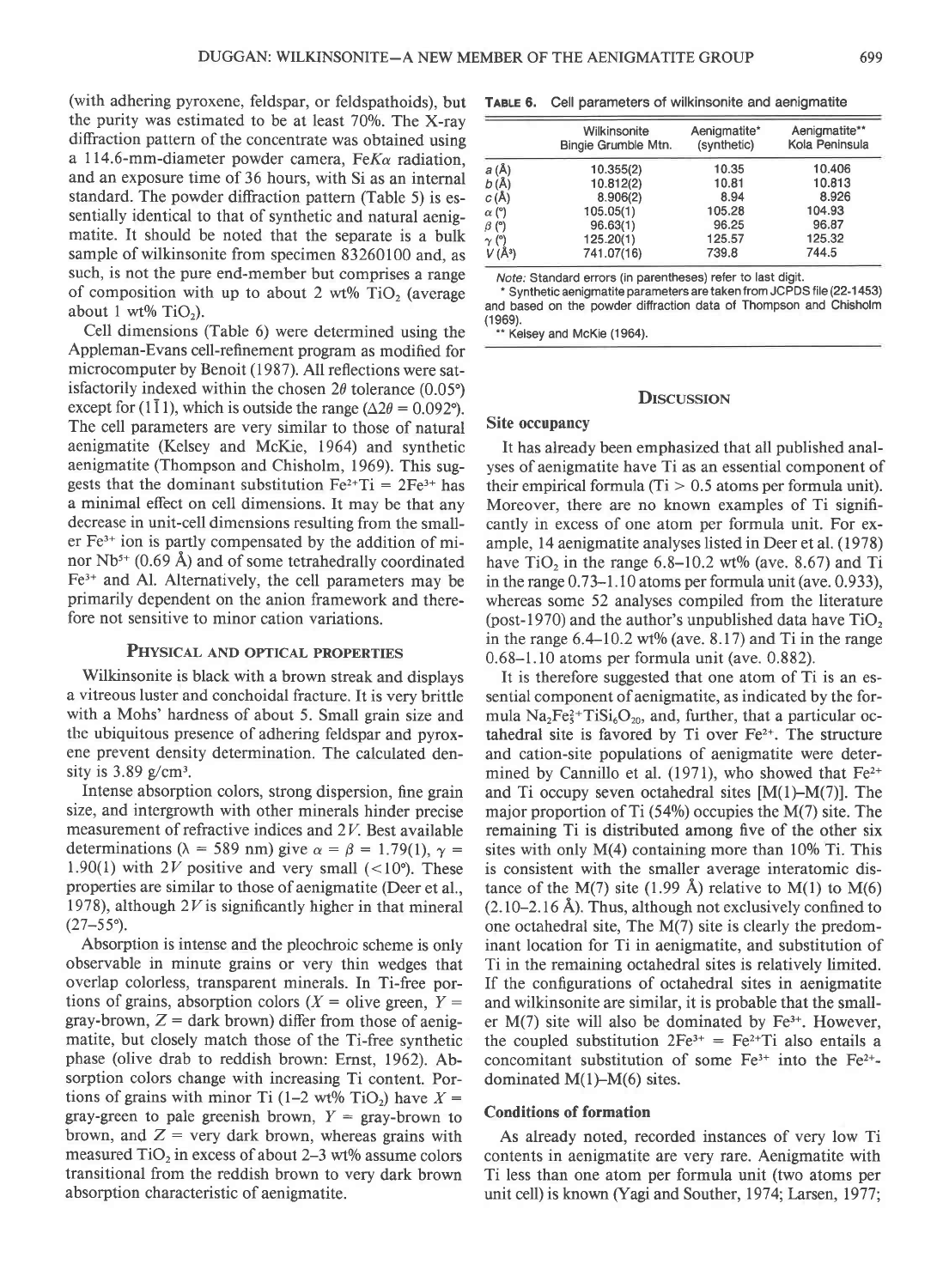Fig. 4. Range of TiO<sub>2</sub> contents of aenigmatite and wilkinsonite vs. TiO<sub>2</sub> content of respective host rocks for Ti-poor felsic rocks from the Warrumbungle Volcano. Solid lines represent silica-undersaturated hosts and dashed lines represent silicaoversaturated hosts.

Grapes et al., 1979; Howie and Walsh, l98l), but the only documented occurrence of aenigmatite with Ti less than 0.5 atoms per formula unit is in the Sierra Prieta nepheline-analcime syenite and other intrusions of the Diablo Plateau, Texas, where aenigmatite TiO<sub>2</sub> contents as low as 1.7 wt% have been reported (Hodges and Barker, 1973). The present account therefore represents the first report of a naturally occurring aenigmatite-type mineral which is essentially free of Ti. The extreme rarity of such compositions indicates that very specific and unusual conditions are required for their formation.

Hodges and Barker (1973) suggested that the Ti activity of the host melt was the prime control of Ti content in aenigmatite. The Sierra Prieta nepheline-analcime syenite host rocks contain  $0.04-0.11$  wt% TiO<sub>2</sub>, which is lower than TiO<sub>2</sub> concentrations in most aenigmatitebearing felsic rocks reported in the literature. Wilkinsonite-bearing trachytes in the Warrumbungle Volcano are similarly Ti-poor  $(<0.2 \text{ wt\% TiO}_2)$ . The influence of low Ti activities on the Ti content of Warrumbungle wilkinsonite is demonstrated by the relationship between the Ti contents of wilkinsonite and aenigmatite and those of their respective host rocks (Fig. 4). At low values of host rock  $TiO<sub>2</sub>$  (less than approximately 0.1 wt% for quartz trachytes and  $0.2$  wt% for nepheline trachytes), Ti in wilkinsonite is directly proportional to Ti in the host, suggesting that Ti is acting as a trace component and displaying behavior consistent with Henry's Law in its substitution. Figure 4 also demonstrates the relationship of host-rock Si activity and the Ti content of wilkinsonite; that in silica-undersaturated rocks has significantly lower Ti content relative to that in silica-saturated rocks. By contrast, aenigmatite in more Ti-rich rocks from the

 $Qtz + Rbk$  $Art + F$ 25 oo., 7oo  $T(°C)$ Fig. 5. Stability diagram ( $fO<sub>2</sub>$  versus T) of wilkinsonite for the composition  $Na<sub>2</sub>O·5FeO·8SiO<sub>2</sub> + excess H<sub>2</sub>O at  $P(H<sub>2</sub>O) =$$ 500 bars, after Ernst (1962). Oxygen-bufer curves, based on thermodynamic data of Robie et al. (1978): NNO = nickel-bunsenite,  $FMQ =$  fayalite-magnetite-quartz,  $WM =$  wüstite-magnetite, IW = iron-wüstite,  $IQF = iron-quartz-fayalite$ . Hatched portion of FMQ curve indicates the temperature range over which aenigmatite was synthesized by Lindsley (1971). The upper stability limit of aenigmatite was not determined. Mineral abbreviations:  $Qtz =$  quartz, Wlk = wilkinsonite, Acm = acmite, Rbk $arf = riebeckite-arfvedsonite, Mag = magnetic, Fa = fayalite, L$ 

Warrumbungles displays no unusually low Ti content, regardless of the level of silica saturation.

 $=$ liquid,  $F =$ fluid.

A Ti-free aenigmatite-like phase (wilkinsonite) was synthesized by Ernst (1962) using the bulk composition  $Na_2O·5FeO·8SiO_2$  (plus excess water) and with  $fO_2$  controlled by the iron-wüstite (IW) and wüstite-magnetite (WM) buffer assemblages, but the full stability limits of the phase are unknown. On the WM buffer curve, the approximate stability range is 670 to 850 °C at  $P(H_2O)$  = 250 bars, contracting to 690-775 °C at  $P(H_2O) = 500$ bars. Wilkinsonite was not observed in runs at  $P(H_2O)$  = 1000 bars. The suggested stability field of wilkinsonite in  $fO_2$  space at  $P(H_2O) = 500$  bars, together with relevant O buffer curves, is shown in Figure 5. The phase was not detected in runs with  $fO<sub>2</sub>$  controlled by the fayalite-magnetite-quartz (FMQ) buffer (Ernst, 1962), and that has often been interpreted to mean that it does not have a stability field under those conditions. However, the data indicate that no experiments were made on the FMQ buffer curve under the most favorable T and  $P(H_2O)$  conditions as predicted from the IW and WM buffer-experiment data  $[P(H_2O) = 250-500$  bars and 650-800 °C]. Furthermore, the starting material contained excess silica relative to the stoichiometric composition  $Na<sub>2</sub>Fe<sub>4</sub><sup>2+</sup>Fe<sub>2</sub><sup>3+</sup>$ - $Si<sub>6</sub>O<sub>20</sub>$ ; wilkinsonite stability should be enhanced by a stoichiometric starting mixture or, as discussed below, reduced silica activity. Therefore the instability of wilkin-